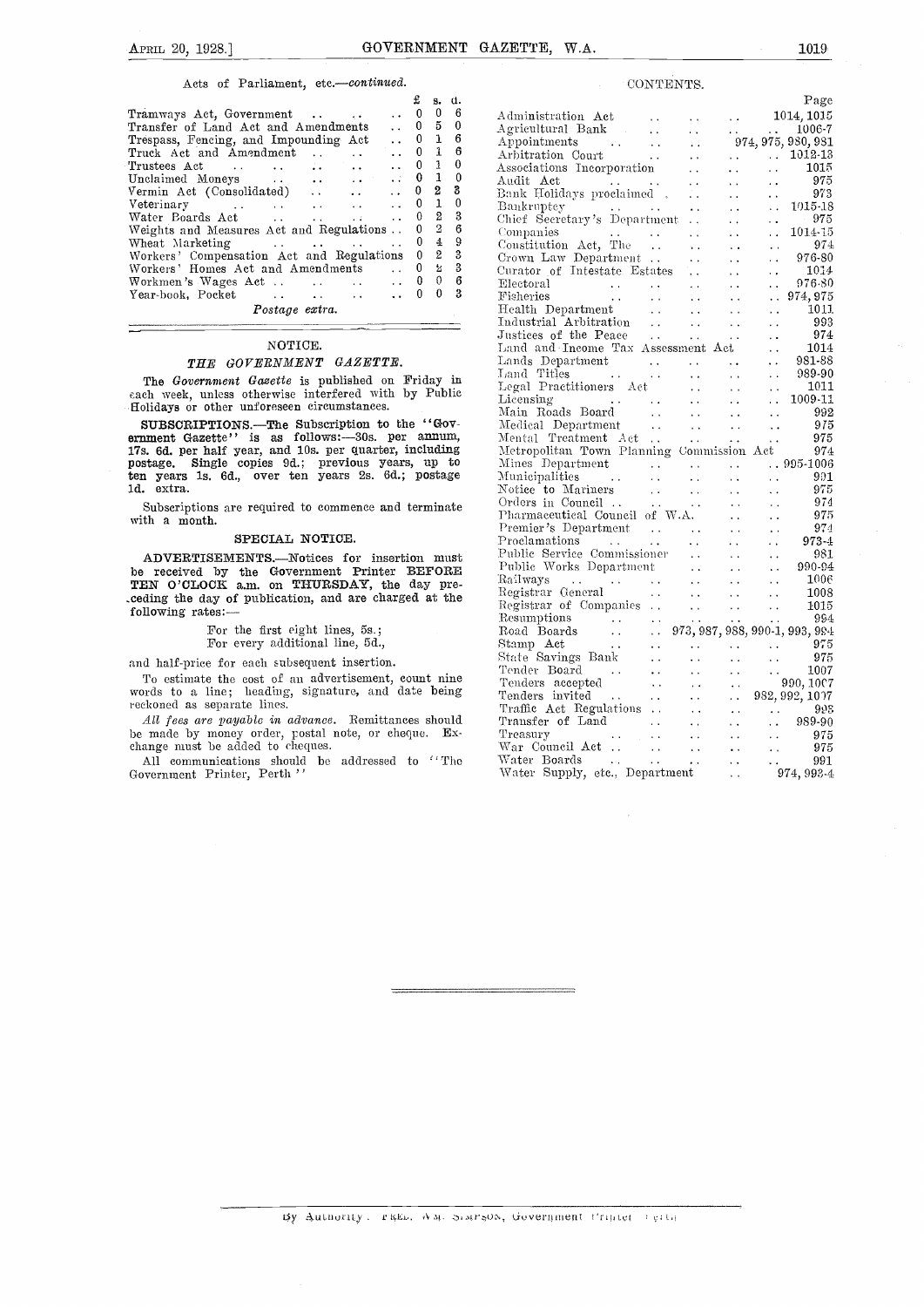

# Government Gazette

# PERTH, FRIDAY, 20 APRIL 1928 No. 18

© STATE OF WESTERN AUSTRALIA

## **CONTENTS**

Administration Act Agricultural Bank Appointments Arbitration Court Associations Incorporation Audit Act Bank Holidays proclaimed Bankruptcy Chief Secretary's Department Companies Constitution Act, The Crown Law Department Curator of Intestate Estates Electoral Fisheries Health Department Industrial Arbitration Justices of the Peace Land and Income Tax Assessment Act Lands Department Land Titles Legal Practitioners Act Licensing Main Roads Board Medical Department Mental Treatment Act Metropolitan Town Planning Commission Act Mines Department Municipalities Notice to Mariners Orders in Council Pharmaceutical Council of W.A. Premier's Department Proclamations Public Service Commissioner Public Works Department Railways Registrar General Registrar of Companies Resumptions Road Boards